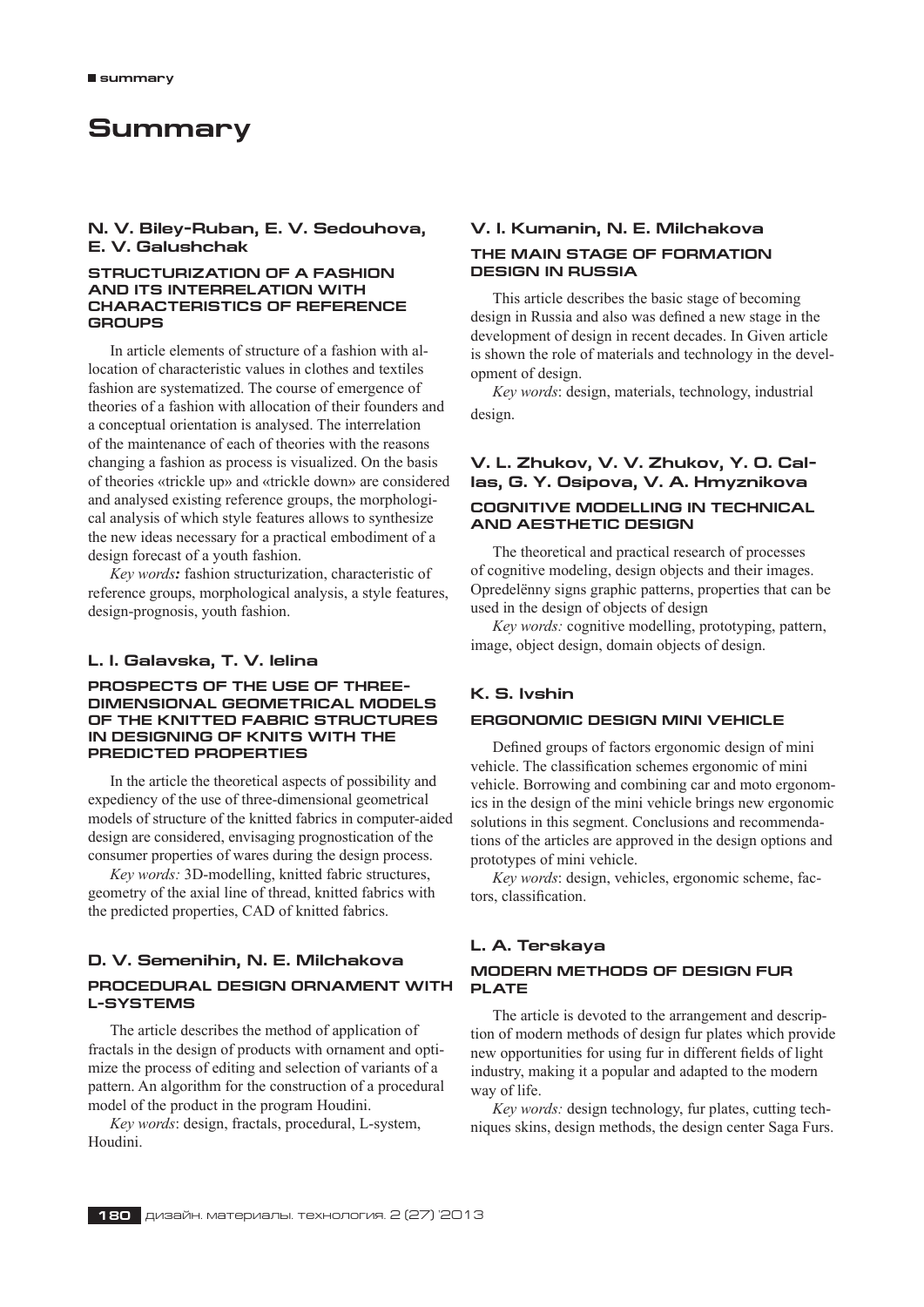### **G. G. Harykovskaya, A. M. Medvedev**

### **INCREASE OF EFFICIENCY OF EARLY STAGES DESIGN OF THE MULTIPURPOSE NURSERY OF CLOTHES WITH USE OF RESOURCE−SAVING TECHNOLOGIES**

The article ways of increase of efficiency at early design stages of multipurpose children's clothes with use of methods of transformation and application of resourcesaving technologies are investigated.

*Key words*: multipurpose children's clothes, transformation, useless space.

### **L. A. Koroleva, A. V. Podshivalova, V. I. Gabryuk**

### **DEVELOPMENT OF STRUCTURAL AND INFORMATION MODEL OF PROCESS OF FUNCTIONING OF INTEGRATED CAD SYSTEM OF CLOTHING**

This article contains the results of scientific research devoted to the actual question of modeling composition, structure, and functions of the system of automated designed clothing in whole and of it's parts taking into account principles of integration and intellectualization. In the work presented and mathematically describe the structural-information model of the functioning of an integrated CAD clothes.

*Key words*: automated design of clothing, integration, intellectualization, modeling of systems.

### **L. T. Zhukova, K. S. Ponomareva**

## **STUDY GROUPS COLORISTIC PROPERTIES OF MINERALS CHALCEDONY**

The paper analyzes the characteristics of color varieties of chalcedony with pronounced uniform color. The classification of chalcedony in color. The causes of the natural colors of the various minerals of chalcedony and methods of artificial change

*Key words*: chalcedony, color, design.

### **N. L. Zhuravleva**

### **ANALISYS OF FUNCTIONAL KNITTING FOR NEW TYPE OF UNDERWEAR SUIT DEVELOPMENT FOR A SET OF PILOTS AND COSMONAUTS EQUIPMENT**

The article describes the shortcomings of underwear, which is used in the equipment of pilots and astronauts; on this base the demands to the materials were defined in order to find suitable knitting for new type of underwear.

*Key words:* underwear, functional knitted fabric, special clothes, demands to the textile materials.

# **K. A. Molosnov, A. V. Aranovich, A. V. Truevtsev**

# **THE USING OF COMPOSITES REINFORCED BY WEFT KNITTED FABRIC FOR COPYING THE HISTORICAL OBJECTS**

The paper is devoted to investigation of possibility of copying the historical objects using textile composite. The method is proved by copying the infantry helmet M26 using the composite reinforced by polyamide plain knitted fabric.

*Key words:* knitted fabric, textile composite, helmet.

### **A. Gudelaytis, L. Zhukova**

**PRODUCTION OF JEWELRY BY THE METHOD OF THREE−DIMENSIONAL MODELLING WITH USE OF MODERN HI− TECH PROCESSES OF PROCESSING OF MATERIALS**

This article holds a comparative analysis of the methods, tooling and materials used in filigree products. It examines the characteristics and applications of additive processes for manufacturing of filigree jewelry. It demonstrates the results of experimental and theoretical research of reproduction filigree by additive technology and three-dimensional scanning. Results of work will help to improve the knowledge in the application of additive technology by the jewelry industry.

*Key words:* filigree, jewelry, additive manufacturing, CAD-models, 3D-printing, selective laser melting.

# **A. Gudelaytis, L. Zhukova, E. Sisfontes**

# **REPRODUCTION OF FILIGREE ELEMENTS USING ADDITIVE TECHNOLOGIES**

This article holds a comparative analysis of the methods, tooling and materials used in filigree products. It examines the characteristics and applications of additive processes for manufacturing of filigree jewelry. It demonstrates the results of experimental and theoretical research of reproduction filigree by additive technology and three-dimensional scanning. Results of work will help to improve the knowledge in the application of additive technology by the jewelry industry.

*Key words*: filigree, jewelry, Additive manufacturing, CAD models, 3D-printing, selective laser melting.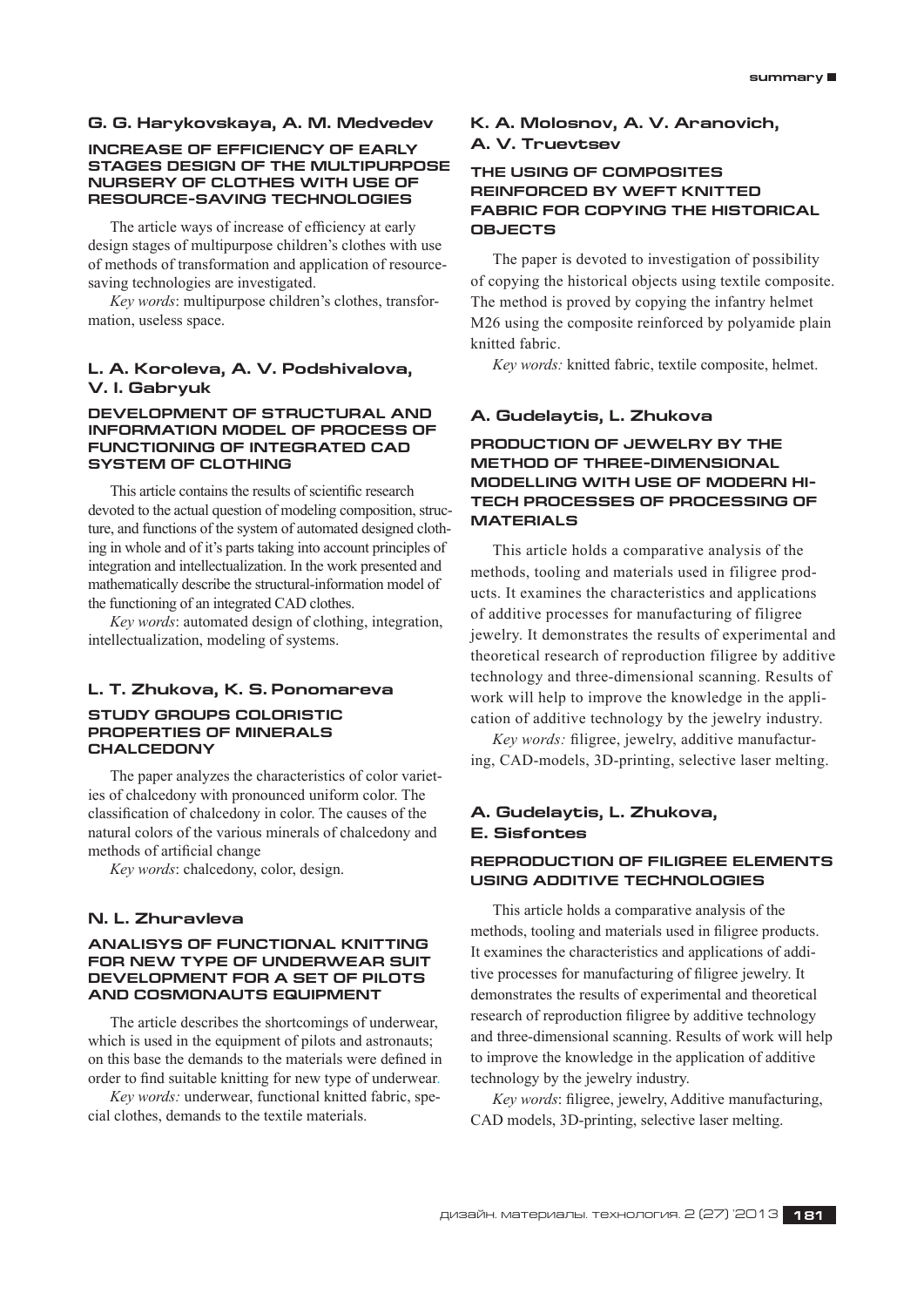# **A. G. Makarov, N. V. Pereborova, V. I. Wagner, S. D. Kuzmin**

# **OPTION OF THE RANGE OF THE HEREDITARY AND VISCOELASTIC RELAXATION OF KNITTED ELASTOMERS AND POLYMERIC THREADS FORMING THEM**

In the developed theory of nonlinear and hereditary viscoelasticity of the focused polymers the question of analytical interrelation between a nonlinear and hereditary kernel of a relaxation and a deformation and time range of a relaxation becomes complicated in comparison with a similar question in the linear theory. In the present article the solution of this task in relation to knitted elastomers and polymeric threads forming them is in details stated.

It is shown that the relaxation range with sufficient degree of accuracy is characterized by the first approach  $$ a relaxation kernel, and the subsequent approximations quickly meet to exact value of a range. Rather great real values of structural and sensitive parameter simplify a task about interrelation between a deformation and time kernel and a relaxation range: already the first approach can be considered close to the exact decision. In process of reduction of numerical values of the specified parameter the difference between the first and the second approximations increases, however, in the majority of real cases already the third or, as a last resort, the fifth approach quite enough.

*Key words:* relaxation, relaxation range, viscoelasticity, polymeric materials, mathematical modeling, knitted elastomers.

# **E. G. Grigorjeva**

### **COMPLEX KNITTED STRUCTURES**

The paper is devoted to the technology of complex jacquard fabrics, produced of curcular knitting machines. The structure of the fabric includes plain, rib and eyelet stitches.

*Key words:* complex jaquard structure, curcular knitting machines, consumer properties.

# **A. A. Azanova**

# **PLASMA MODIFICATION OF KNITTED FABRICS**

The article shows the main effects of the plasma treatment: plasma treatment increases the wettability of the surface rough knitted fabric, so as bleaching and boiling. shows the results of coloring cotton knitted fabric with pre-treatment of low-temperature plasma.

*Key words*: knitted fabrics, plasma treatment, capillarity, coloring.

# **T. Y. Jeltoukhova, L. T. Zhukova**

# **STONE PAINTING FROM CUBE MODULES**

Considered a fulfillment technology of cube module mosaic from coloured stone. The main peculiarity of dialing artistic picture is careful convergence of stone textures in touching places with module elements. This technique provided to create pictures from nature texture and named stone painting.

*Key words*: cube module, russian mosaic, stone painting, texture, decorative surface.

### **M. M. Chernykh, E. V. Kargashina, A. V. Ladesov**

### **INVESTIGATING SINGULARITIES OF SATURATION COMPOSITIONS ARE APPLIED FOR WOOD IMPREGNATION IN AN ELECTRIC FIELD**

The article covers various points of view for sorption capacity of wood in relation to characteristics of wood structure. We found that characteristics of impregnation composition affect its penetration quality. We demonstrated that it is better to choose combination of aniline dye and brine solution with the smallest particle sizes of dispersed phase and the highest values (positive or negative) of ζ-potential.

*Key words:* wood, dye, saturation composition, sorption, colloid, ζ-potential, viscosity.

# **I. B. Kuzmina**

# **LIGHT−TO−DARK LAWS AND TONALNO− GRAPHIC MEANS IN ARTS AND CRAFTS**

In article laws treatments of light and shade (natural phenomenon) and tone (art means), tonalno-graphic means and their value in arts and crafts are considered.

*Key words*: a treatment of light and shade, tone in drawing, graphic drawing, tonalno-graphic means and laws, arts and crafts.

# **O. A. Pechurina**

### **AT SOURCES OF TECHNOLOGIES OF WEAVING: THREAD, SPINDLE AND PRYASLITSA**

In the article for the first time an attempt is made to explain the origin of tools, used in the manufacture of ropes, and later yarn of vegetable fibre in the era of the late Palaeolithic and Mesolithic. Identification of spindles, coils, pryaslitsa and adaptations for a sucheniye of threads is carried out. This research will give the chance to understand an origin of technologies of weaving, their role in formation of culture of the person of the Stone Age.

*Key words:* weaving, rope, thread, spindle, coil, pryaslitsa.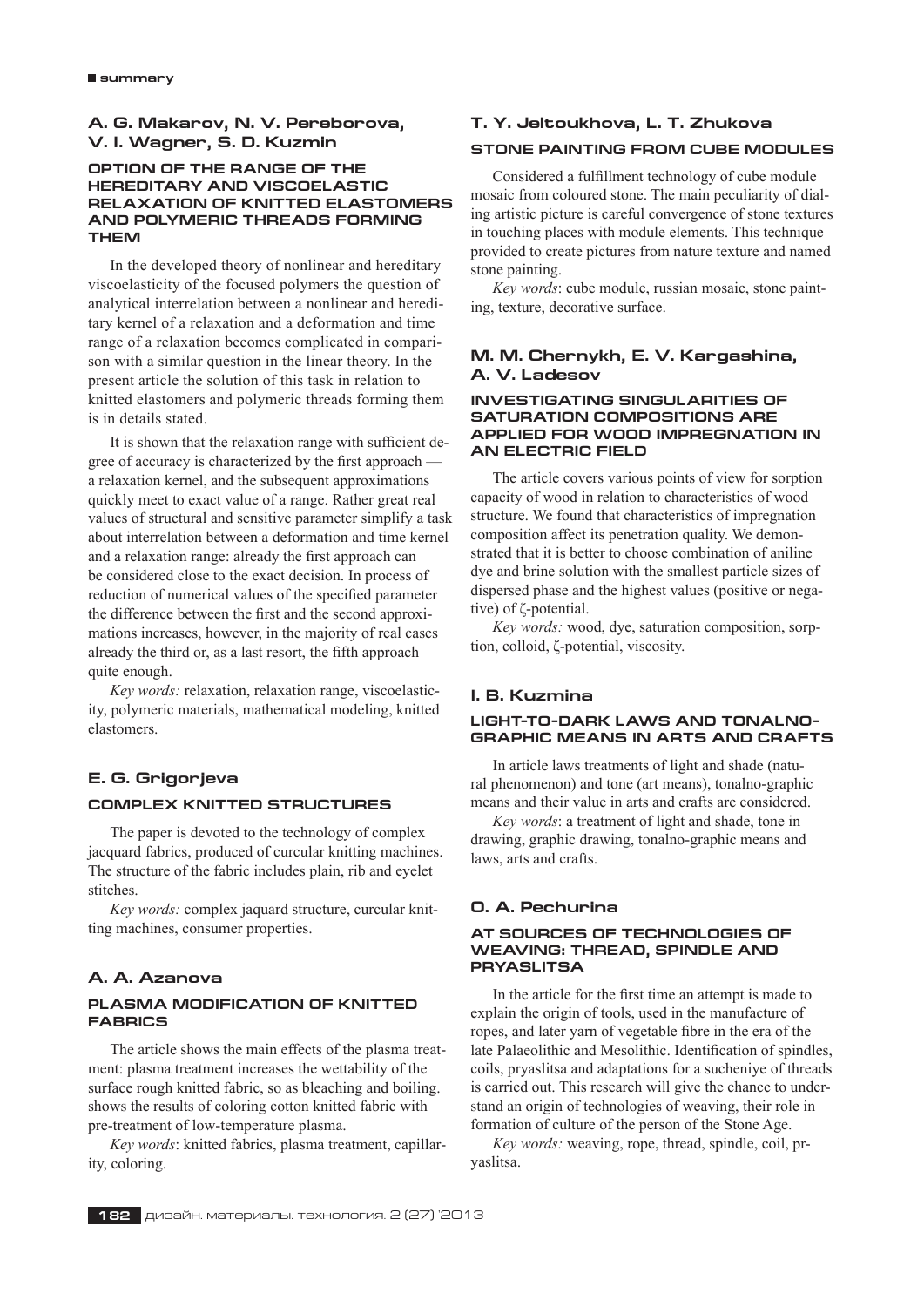## **M. A. Maximov**

### **THE VYG−LEKSA COMMUNITY AS THE BIGGEST OLD BELIEVERS' POMORIAN SCRIPT STYLE TRADITION'S BOOK CENTER**

The article examines the history of creation of book manufactories in the Vyg Old Believers' hermitage. The script school, it's characteristic features, development processes are being examined. Stylistic methods' basics, technologies and artistic properties. The formation of Pomorian artistic style on Vyg as the center of Russian North book art traditions.

*Key words*: the Vyg community, Pomorian art style, script school, ornament, manuscript.

# **V. L. Zhukov, V. A. Hmyznikova HOLOGRAPHY IN THE THEORY AND PRACTICE OF DESIGN AS AN INTERIOR**

This paper studies the design objects that represent the dominant design in interior spaces, modules completed by registration of the visible part of the spectrum of coherent electromagnetic radiation-holography.

*Key words:* geometric and non-linear optics, lasers, holography, design, phase transitions, 3D-television.

### **M. S. Shirokovskikh**

### **TEXTILE ART OF SWEDEN IN THE XV–XX CENTURIES: ORNAMENTAL MOTIVES AND TECHNICIANS**

This article is about the particular characteristics of textiles, woven by artists, professional weavers and farmers in different regions of Sweden. The author notes the influence of traditional peasant culture on the development of original works of hand weaving. Outstanding textile artists of the twentieth century are listed.

*Key words:* embroidery, carpet, rolakan, bonad, hand weaving, Sweden, ornament, craft, peasant art, tradition, eight-pointed star.

# **T. Y. Deryabina, L. T. Zhukova**

# **TRADITIONAL DESIGN OF THE CHURCH EMBROIDERY**

It is investigated the influence of color, rhythm, invoice and method of the fixation of materials on the cloth to the aesthetical properties of the decor of the liturgicheskikh articles. Were examined basic the church of embroidry technique: by pearls, by cords, by gold thread, on the cardboard, by silk threads. For the scientific substantiation of the facts, fixed during the study the technician of church embroidry, it was proposed to carry color, rhythm, invoice and method of the fixation of materials on the cloth to the group of the technical

parameters of embroidry. The data base for the analysis of laws governing the transformation of the aesthetical properties of the decor of object under the effect of changes in the technical parameters of embroidry is formed. The obtained results of a study can be used during restoration and reconstruction of the artifacts, which are stored in the museums of Russia and for designing the contemporary liturgicheskikh articles.

*Key words:* church embroidery, design, dressing.

# **S. V. Mirzoyan LENINGRAD HIGHER SCHOOL OF INDUSTRIAL ART**

This article refers to the history of recreation, in the premises of the Central School of Technical Drawing of Baron Stieglitz, of Leningrad School of Industrial Art (formerly known as Baron Stieglitz School) with an eight-year term of study and with the department of three-year study for craftsmen (the last masters' graduation took place in 1962); about MIPIDI joining the College in 1952, and how the name of V. I. Mukhina was conferred to it in 1953.

*Key words:* Leningrad Higher School of Industrial Art, Institute of Applied and Decorative Arts (MIPIDI), V. I. Mukhina.

# **S. V. Mirzoyan, S. P. Kelmyanov**

### **BARON STIEGLITZ CENTRAL SCHOOL OF TECHNICAL DRAWING DURING THE RUSSIAN REVOLUTIONS OF 1917 AND IN THE POST−REVOLUTIONARY PERIOD**

This article refers to reorganization of art education in the post-revolutionary period, about the epoch of radical changes in the Academy of Fine Arts in 1917, about the Petrograd Free Artistic- Industrial Workshops (PG-SHUM), VHUTEMAS and VHUTEIN.

*Key words*: Academy of Fine Arts, Petrograd Free Artistic- Industrial Workshops, Higher Artistic and Technical Studios, Higher Artistic Art and Technical Institute.

### **I. I. Orlov**

#### **«CASA PAIRAL» IN CATALONIA**

The author analyzed the theoretical concepts of «Casa Pairal» in Aragon and South France XIII–XV century. In rich amendments to the article the author describes socialideological context of the period of church construction and character.

*Key words:* Casa Pairal, Aragon, Catalonia, South France, idea, creative concept.